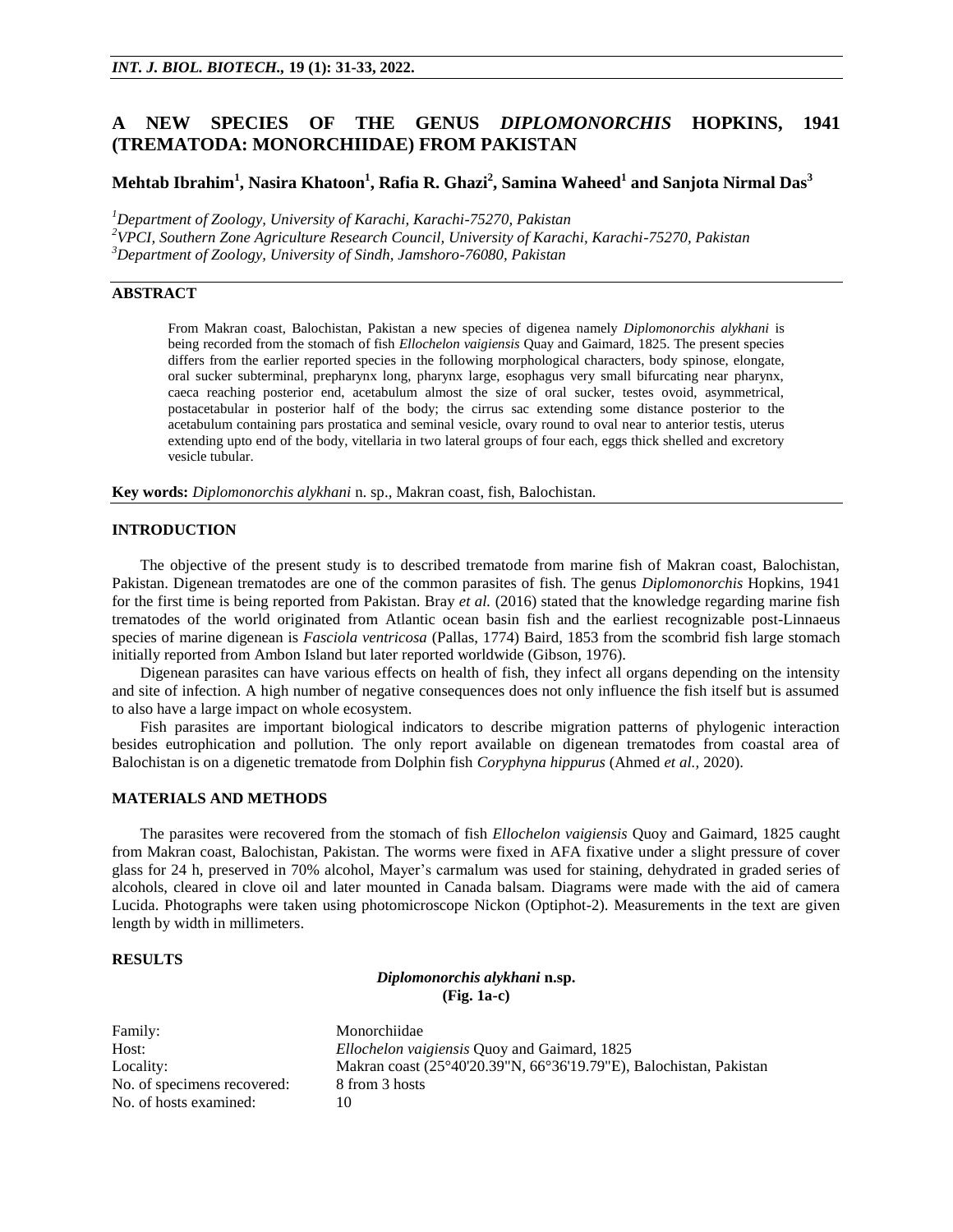

Fig. 1. a. *Diplomonorchis alykhani* n. sp., Holotype; b. Eggs; c. Photomicrograph of entire specimen.

## **DESCRIPTION**

Body spinose, elongated measuring 2.06-2.96 by 0.46-0.49. Subterminal oral suker 0.27-0.31 by 0.25-0.28; prepharynx long 0.26-0.28 by 0.063-0.068; pharynx well developed 0.15-0.18 by 0.16-0.19; esophagus very small bifurcating near pharynx measuring 0.050-0.052 by 0.051-0.052; acetabulum almost size of oral sucker 0.31-0.36 by 0.25-0.37; distance between oral sucker and acetabulum 0.46-0.52. Caeca terminating near posterior end of body. Testis ovoid, asymmetrical in body posterior half, distance between two testis 0.25-0.28, the anterior measuring 0.21-0.23 by 0.12-0.15 while the posterior 0.16-0.18 by 0.12-0.14. Distance of posterior testis from body end 0.52- 0.59. Ovary round to oval measuring 0.11-0.12 by 0.10-0.12. Large cirrus sac, curved, extending some distance posterior to acetabulum, large, containing pars prostatica and seminal vesicle, measuring 0.38-0.41 by 0.15-0.17. Vitellaria on both sides of the body in group of four each; excretory vesicle tubular, genital atrium opening anterior to acetabulum and eggs oval, thick shelled measuring 0.022-0.038 by 0.020-0.032.

#### **DISCUSSION**

Hopkins, 1941 created the genus *Diplomonorchis* with *D. leiostomi* as its type species in *Leiostomus xanthurus,*  occasionally in *Pogonias cromix, Orthopristis chrysopterus, Trinectes maculatus* from N. Carolina, Louisiana and in *Bairdiella, Lagodon, Micropogon* and *Monacanthus* from Gulf of Mexico. Also in *Ophichthys gomesi* from Biscayne Bay, Florida.

Yamaguti, 1971 considered the following valid species besides the type species *D. bivitellosus* (Manter, 1940) Hopkins, 1941 namely *D. floridensis* Nahhas et Powell, 1965; *D. hopkini* Nahhas et Cable, 1964; *D. micropogoni*  Nahhas et Cable, 1964; *D. myrophitis* Nahhas et Cable, 1964 and *D. sphaerovarium* Nahhas et Cable, 1964.

Present species is larger in size as compared to all the above mentioned species. The present specimen differ from *D. leiostomi* Hopkins, 1941 which had no or very few eggs. *D. floridensis* differed from the present species in having very small prepharynx, ovary lobed, vitelline follicles anterior and posterior to testes and testes symmetrical.